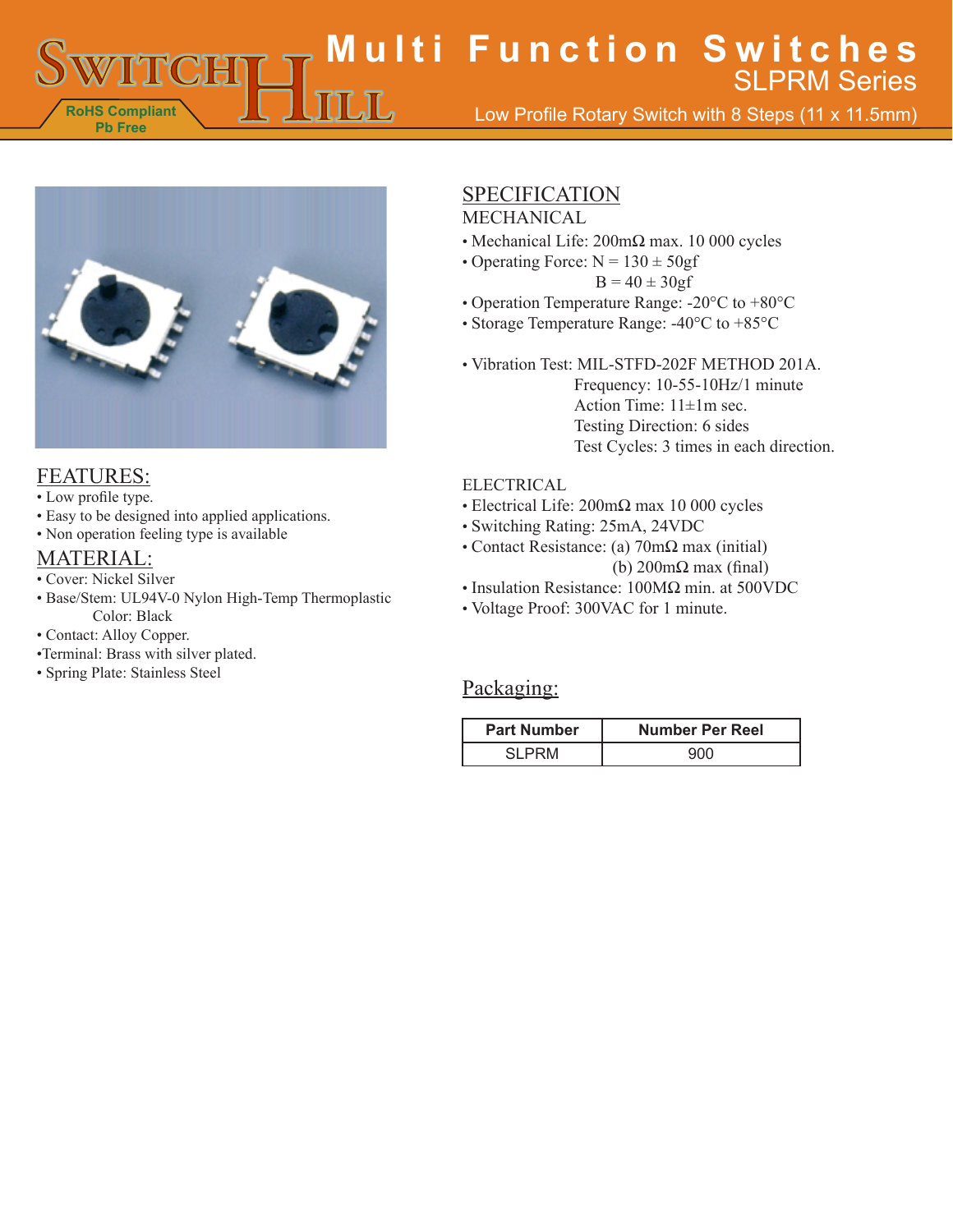**Multi Function Switches** SLPRM Series $\mathbb{L} \mathbb{L}$ 

Low Profile Rotary Switch with 8 Steps (11 x 11.5mm)



**RoHS Compliant**

**ENTR**